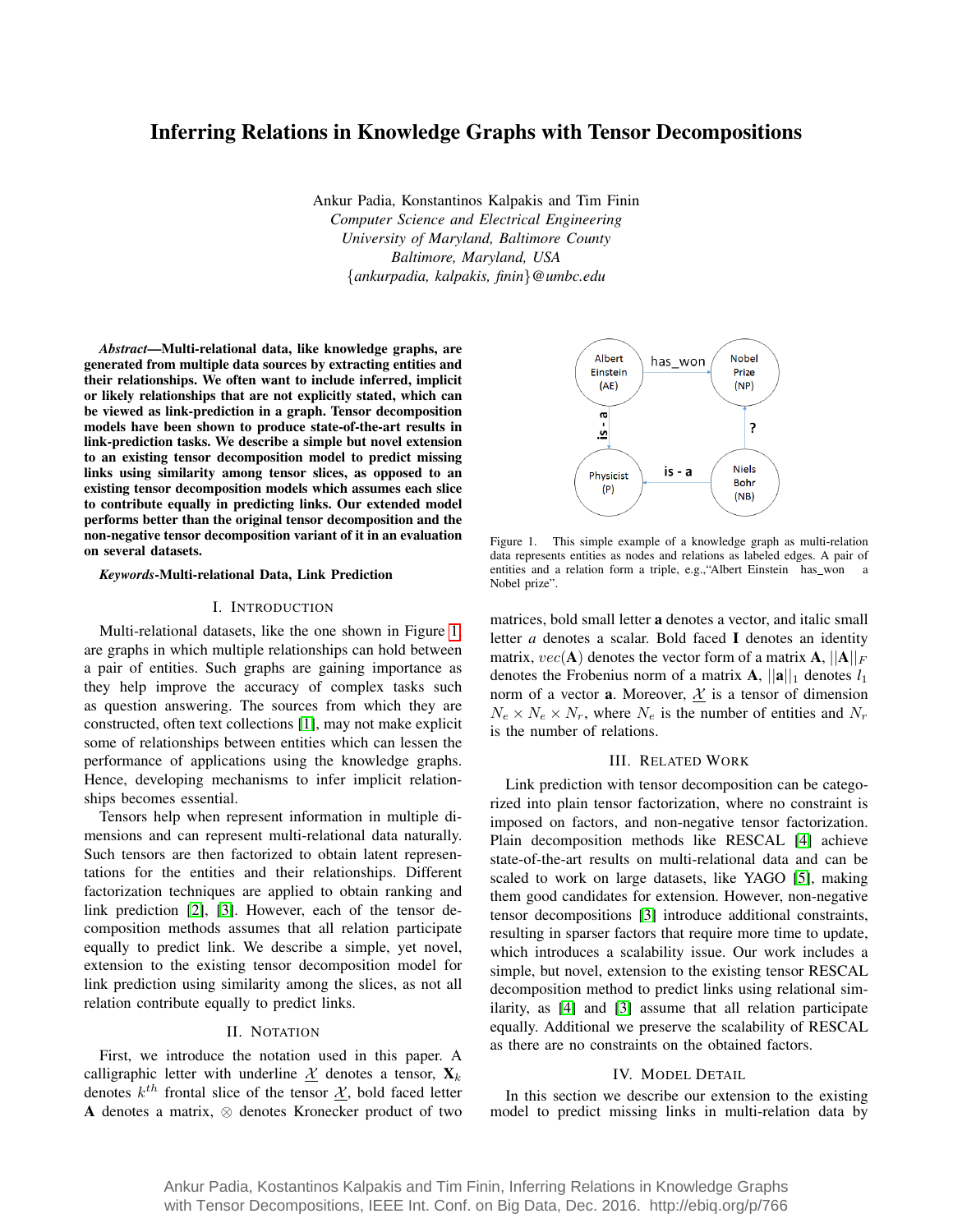decomposition a tensor  $X$ . We solve the regularized minimization problem presented below.

<span id="page-1-1"></span>
$$
\min_{\mathbf{A}, \mathbf{R}} \sum_{k} f(\mathbf{A}, \mathbf{R}_{k}) + g(\mathbf{A}, \mathbf{R}_{k}) + f_{sim}(\mathbf{C}, \mathbf{R})
$$
 (1)

where,

$$
f(\mathbf{A}, \mathbf{R}_k) = \frac{1}{2} \left( \sum_k ||\mathbf{X}_k - \mathbf{A} \mathbf{R}_k \mathbf{A}^T||_F^2 \right)
$$
(2)

$$
g\left(\mathbf{A}, \mathbf{R}_k\right) = \frac{1}{2} \left( \lambda_A ||\mathbf{A}||_F^2 + \lambda_r \sum_k ||\mathbf{R}_k||_F^2 \right) \tag{3}
$$

$$
f_{sim}(\mathbf{C}, \mathbf{R}_k) = \frac{1}{2} \lambda_{sim} \sum_{i} \mathbf{C}_{k,i} \cdot ||\mathbf{R}_k - \mathbf{R}_i||_F^2
$$
(4)  

$$
\forall 1 \le i \le N_r, 1 \le k \le N_r
$$

Here **A** is a shared  $N_e \times p$  matrix where p is the dimension of latent representation of the corresponding entity. The frontal slice  $\mathbf{R}_k$  is a  $p \times p$  matrix that represents the interaction of all entities with respect to the  $k^{th}$  relationship. C is a  $N_r \times N_r$  similarity matrix where each element of the matrix is a similarity score between two slices of the tensor. As in [\[4\]](#page-2-3), the objective of our model is to factor a given tensor  $X$  into a shared matrix A, and a tensor of relatively lower dimension,  $\mathcal{R}$ , using similarity values present in the matrix C and the data tensor.

In the objective function above, the first term  $f(\mathbf{A}, \mathbf{R}_k)$ forces the reconstruction to be similar to the original tensor  $X$ . The second term,  $g(A, R_k)$ , is a regularization term whose function is to avoid overfitting. The third term,  $f_{sim}$  (C, R), depending on the similarity value denoted by  $C_{i,j}$ , forces slices of the relational tensor to decrease their differences between one another. This simple extension is supported by the intuition that all slices of the tensor need not contribute equally in the reconstruction of  $\chi$ .

### *A. Slice Similarity Matrix : C*

Each element of the  $N_r \times N_r$  matrix C represents the similarity between a pair of tensor slices and is computed using Equation [5](#page-1-0) as given below.

<span id="page-1-0"></span>
$$
C(i,j) = \frac{|S(X_i) \cap S(X_j)|}{max(|S(X_i)|, |S(X_j)|)} \tag{5}
$$
  

$$
\forall 1 \le i, j \le N_r
$$

Here  $C(i, j)$  represents the similarity score between frontal slice  $X_i$  and  $X_j$ . For binary valued tensors,  $S(X_i)$  is the union of the row and column indices with non-zero values in the frontal slice  $X_i$  and  $|S(X_i)|$  gives the cardinality of the set. The numerator,  $|S(X_i) \cap S(X_j)|$ , computes the common entities present across a pair of frontal slices. The denominator,  $max(|S(X_i)|, |S(X_i)|)$ , is used normalize the score between zero and one. The maximum function helps to avoid cases when set of indices of one slice is subset of the indices of another.

#### *B. Computing Factor Matrices :* **A** *and*  $\mathbf{R}_k$

The factors of the tensor decomposition are computed using the Alternate Least Squares (ALS) method [\[6\]](#page-2-5), which provides faster updates than other updating algorithms. In the ALS method, an unknown is differentiated while treating other unknowns as constants, hence the matrix A is updated while the frontal slices of  $\mathcal{R}$  are treated as constant. Taking the gradient of Equation [1](#page-1-1) with respect to A and setting it equal to zero, we obtain the update rule for A.

$$
\mathbf{A} \leftarrow \left[ \sum_{k=1}^{N_r} \mathbf{X}_k \mathbf{A} \mathbf{R}_k^T + \mathbf{X}_k^T \mathbf{A} \mathbf{R}_k \right]
$$

$$
\left[ \sum_{k=1}^{N_r} \mathbf{R}_k \mathbf{A}^T \mathbf{A} \mathbf{R}_k^T + \mathbf{R}_k^T \mathbf{A}^T \mathbf{A} \mathbf{R}_k + \lambda_A \mathbf{I} \right]^{-1} \tag{6}
$$

Adapting the ASALAN method [\[6\]](#page-2-5), the unknown matrix  $\mathbf{R}_k$  can be found by solving following variant of Equation [1,](#page-1-1) which is a ridge regression problem shown below.

$$
\begin{aligned}\n\min_{\mathbf{R}_k} ||vec(\mathbf{X}_k) - (\mathbf{A} \otimes \mathbf{A})vec(\mathbf{R}_k)|| + \lambda_r ||vec(\mathbf{R}_k)|| \\
&+ \lambda_{sim} \sum_i ||vec(\mathbf{R}_k - \mathbf{R}_i)|| \n\end{aligned} \tag{7}
$$

Once solved for  $\mathbf{R}_k$ , the update rule for  $\mathbf{R}_k$  is

$$
\mathbf{R}_{k} \leftarrow \left( (\mathbf{A} \otimes \mathbf{A})^{T} (\mathbf{A} \otimes \mathbf{A}) + \lambda_{r} \mathbf{I} + (\lambda_{sim} \sum_{i}^{N_{r}} \mathbf{C}(k, i)) \mathbf{I} \right)^{-1}
$$
  

$$
((\mathbf{A} \otimes \mathbf{A}) vec(\mathbf{X}_{k})) \quad (8)
$$

As the updates are iterative there is no assurance of convergence, but we found empirically that the convergence of our model takes time that is similar to that of RESCAL, typically requiring 40 to 50 iterations.

#### V. EXPERIMENTAL EVALUATION

We compared the performance on link-prediction of our RESCAL+ approach with the original RESCAL model [\[4\]](#page-2-3) and its non-negative variant NN-RES [\[3\]](#page-2-2) on a real-world dataset, DBpedia-Person [\[7\]](#page-2-6) using five-fold cross validation. In each fold, we randomly selected ten entries from each tensor slice to generate a test set of positive and negative examples. In order to measure performance, we used two measures: a precision-recall curve and an average of the diagonal entries in the confusion matrix as dataset was imbalanced.

Dataset : We used a real-world dataset, DBpedia-Person, which is a subset of relations for DBpedia entities of type Person. It contains about 10,000 triples and has 140 relations and 4397 entities. We replaced object values with corresponding fixed tag for attribute relations, as such relations can take any arbitrary literal value including strings, dates and numbers. For example, *"Albert Einstein birthDate 1885-10-07 (xsd:date)"* is processed to produce *"Albert Einstein birthDate date"*. If a relation has an object that is an entity, it is left unchanged. After processing, a tensor of size  $4397 \times 4397 \times 140$  (approx 2.7B entries) was created. Due to limited space we omit analysis on other